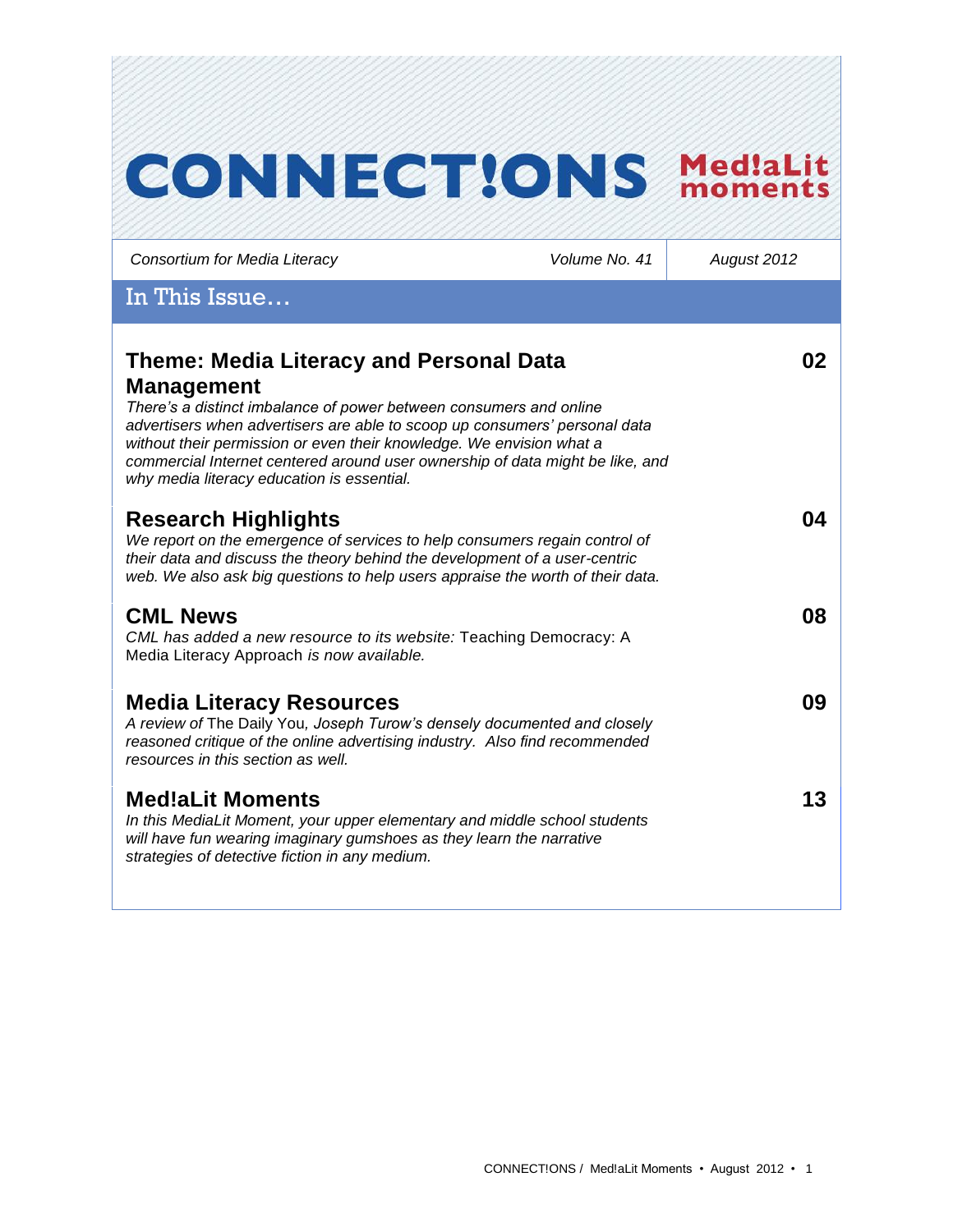# Theme: Media Literacy and Personal Data Management

In a speech before the National Press Club last November, FTC Chairman Jon Leibowitz compared Internet users and online advertising networks to celebrities and the paparazzi who track them down. Leibowitz's speech opens with a tinge of irony: "Thank goodness for the paparazzi." By this, he meant that public figures choose to make a living monetizing their identities, and photographers and gossip magazines contribute to the living they make. It's a reminder that media really are systemic in nature. "It would be a different story, of course, if the paparazzi turned their lenses on those of us who don't have jobs treading the red carpet – if they snapped photos of us in what we thought were our private moments and then sold them without our permission. . ."

Leibowitz asserts that this is too often the case: "Once you enter cyberspace, software placed on your computer – usually without your consent or even knowledge – turns your private information into a commodity out of your control." And the information garnered from tracking doesn't always stop there. Data collected can also become data compiled and analyzed. ". . .it could be traded through an invisible lattice of companies, snowballing into an exhaustive profile of you available to those making critical decisions about your career, finances, health and reputation" ("Online and Overexposed: Consumer Privacy, the FTC, and the Rise of the Cyberazzi").

It's instructive to take a systemic view of the relationships mentioned above. In the case of the paparazzi, it's easy enough to designate them and their agencies as media producers, and the celebrity images they produce as media texts. But what about the celebrities? In the entertainment industry, they're designated as "talent." In this context, celebrities might be designated as "assets" or "sources" which media producers draw on to create their texts. In the case of online advertising, agencies produce web display ads as media texts. And consumers? They play a double role, as data assets which advertisers use to target their ads, and as audiences for the texts they produce.

The crucial difference between these two sets of relationships has to do with power. Celebrities have the resources and power to tightly control access to their image. Consumers, on the other hand, have little control over their personal information. Online advertisers are able to collect it without their permission, and often without their knowledge. Celebrities are able to command a high price for the asset they represent. By contrast, the personal data of individual consumers may be traded in online data exchanges for a fraction of a penny.

A movement is afoot, however, to place online consumers in roles which are more reflective of the power which celebrities enjoy with regard to their image and identity. At its most basic, it's a move to assert ownership over one's own personal data. In a business column for the *Los Angeles Times*, David Lazarus frames the issue this way: Facebook, Amazon and Twitter and other companies which make a profit from personal data see it as their primary financial asset.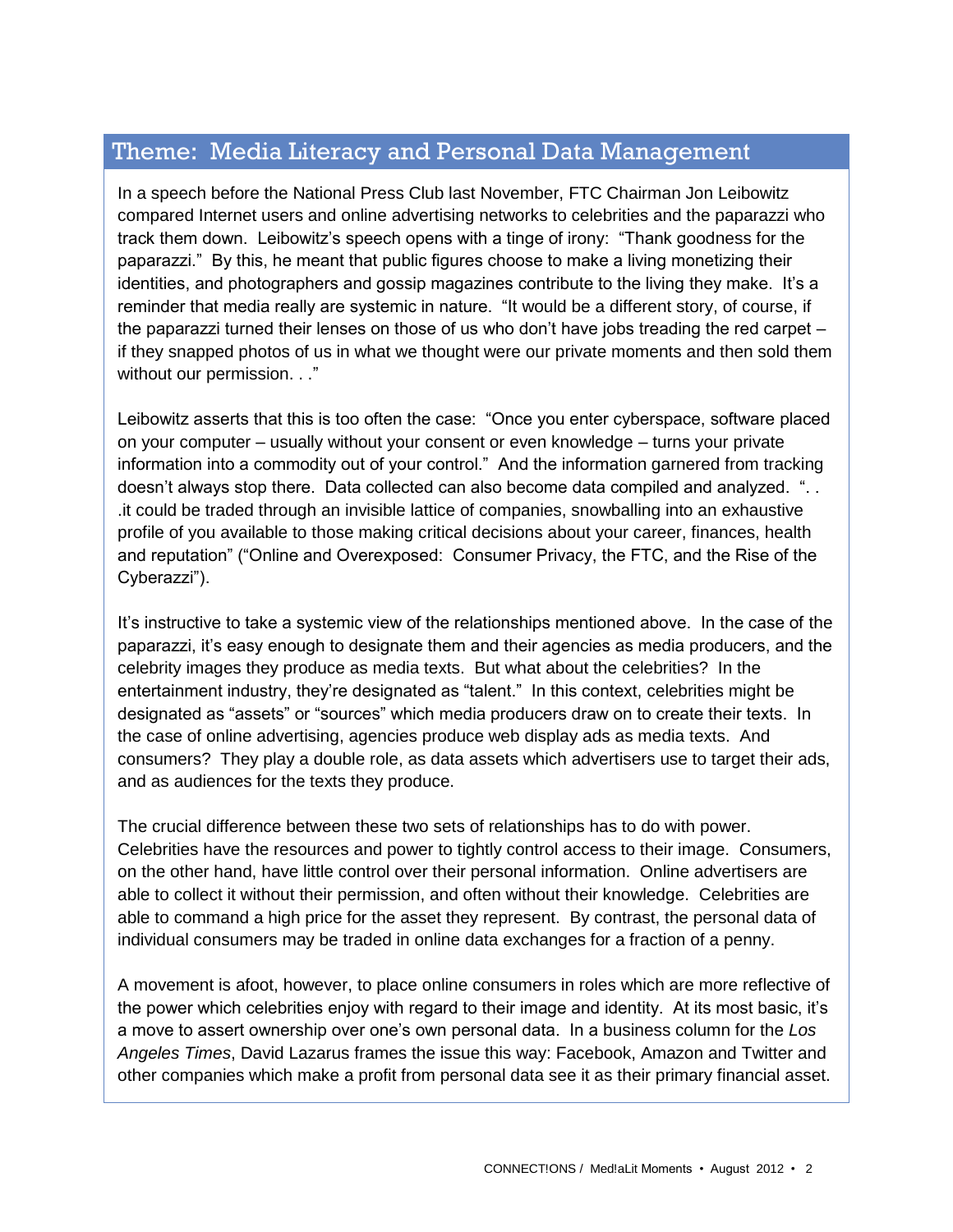In this light, their privacy policies are designed to induce users into conceding that the company owns the information and can do what it wants with it. Lazarus proposes a law explicitly stating that a person's personal information belongs to that person. "... they had their chance, and they've repeatedly let us down. Now they have to win back our trust" ("It's Time to Take Back Ownership of Our Personal Data").

A January 2011 report by the World Economic Forum problematizes the idea of simple ownership over personal data. "Individuals do not 'own' their criminal records or credit history. Medical providers are required to keep certain records about patients, even as those patients are allowed to access and share that information with others. Do companies such as Google and Amazon, which aggregate search and purchase histories across millions of users, own the proprietary algorithms they've built upon those click streams?" ("Personal Data: The Emergence of a New Asset Class," p. 16-17).

Yet the same report acknowledges that personal data is becoming increasingly valuable. It opens with the words of the Consumer Commissioner for the European Union: "Personal data is the new oil of the Internet, and the new currency of the digital world" (p.5). In light of these developments, the authors forecast that individuals will hold accounts in which their data would be controlled, managed, exchanged and accounted for just like personal banking services operate today. Such a system might enable consumers to receive financial and in-kind compensation for the information they choose to release.

In this issue of *Connections*, we discuss the ways in which personal data management is implicated in the creation of this new digital currency. In the first research article, we report on the beginnings of a personal data service industry, outline the theory by which individuals realize tangible gains by negotiating access to their data, and the social and technical changes needed to support the development of a "user-centric" web. Illustrating how this new system might work still sidesteps the question of value, however. What is personal data really worth, and how is it to be valued? In our second article, we demonstrate how media literacy education is essential to the determination of value in any future personal data marketplace. In our resources section, we review Joseph Turow's *The Daily You,* which details how the online advertising industry not only takes control of personal data, but takes over the power of consumers to represent themselves in the online world. In this section we also list recommended sources for study and discussion. And in our Media Lit Moment, your upper elementary and middle school students will get to play the role of private eye even as they learn how the classic detective narrative works in any medium.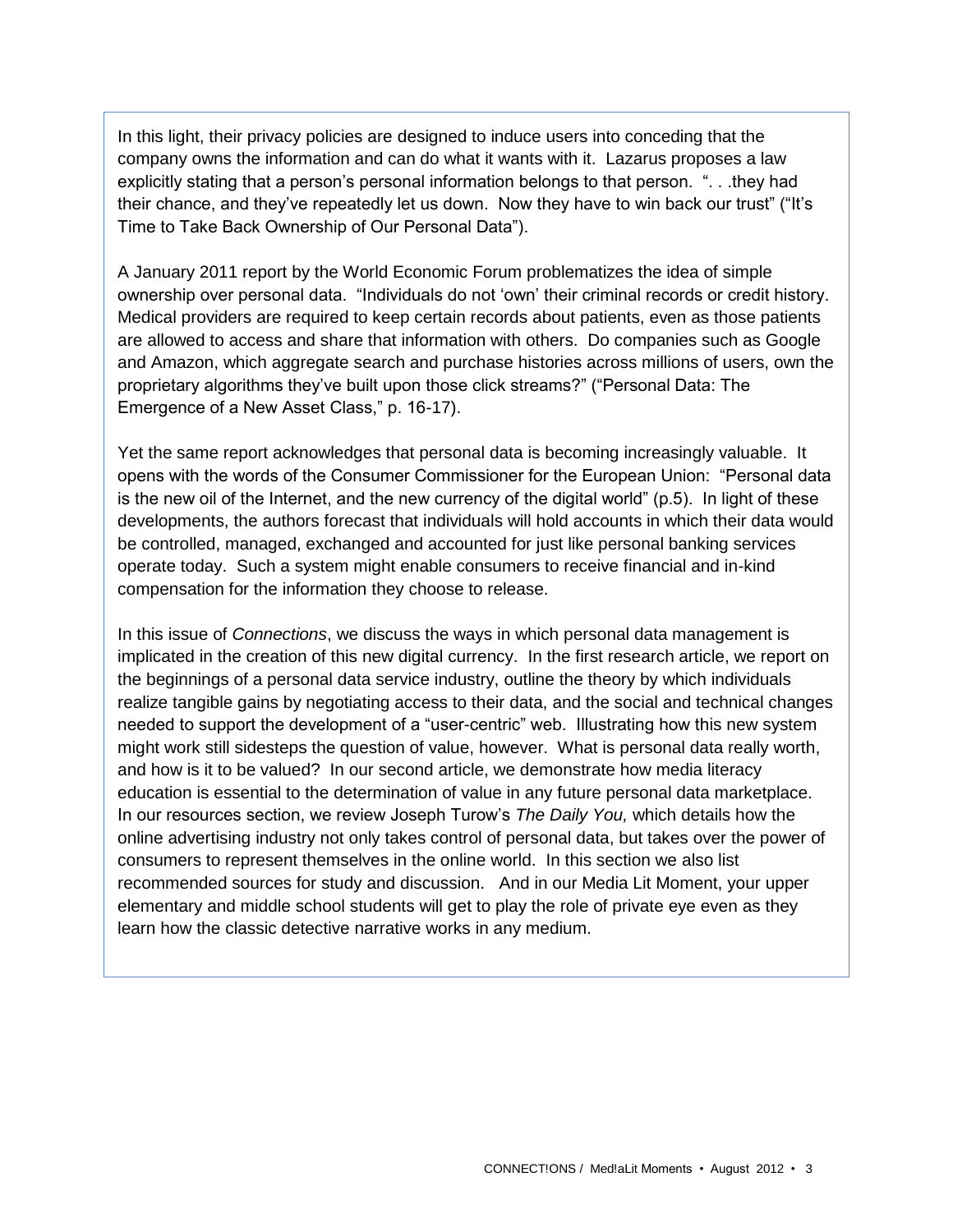# Research Highlights

## **The Emergence of a User-Centered World**

In the spring of 2009, a guest speaker inspired four NYU computer science students to break free of the data trolling of big commercial social networks like Facebook and to create a network which could allow users to keep their own data. A year later, Diaspora was launched. The founders recorded a three-minute video on Kickstarter, a crowdfounding site, and their new venture received \$10,000 in funding offers within 12 days. Offers kept streaming in, and by the end of the month, the group was featured on the *New York Times* home page (Weise, Our Data, Ourselves," p.1). The promise of personal data ownership seemed to be gaining traction. Yet two years later, they still struggled with a painfully small user base.

So, why the initial burst of excitement followed by a relatively anemic response to the product itself? Commenting on the appearance of companies which allow users to control their own data, Mike Baker, CEO of digital marketing management platform DataXu argues, "These types of business models. . .have never really worked because my theory is consumers are apathetic." According to Baker and other digital advertising leaders, consumers find the industry complicated, and feel they have better things to do with their time (Heussner, "Whose Life Is It Anyways?"). While it's advantageous to the industry professionals to portray consumers as apathetic, it may be that privacy concerns are outweighed by the perceived time and effort involved in managing one's own data.

Other start-ups, such as Personal, Inc., and Singly, have taken advantage of consumer discomfort with leaving a trail of user names, passwords and other pieces of information on multiple servers across the web. These offer customers personal data "lockers" which come with a variety of tools for organizing and accessing their data, from health information on down to notes on favorite pet sitters. They aim to do more than remove sensitive data from the web and warehouse it, however.

Personal, for example, is now offering its customers an opportunity for re-engagement with marketers through a limited pilot. If a Personal account holder is interested in buying a hybrid vehicle, she can indicate her interest on the site, and participating marketers will compete for her business by paying her for her time and engagement. Personal receives a 10% commission on each payment. Compared to Diaspora, Personal is acting as a trusted intermediary while it encourages customers to take on new personal data management challenges in an incremental fashion. According to CEO Shane Green, "We believe that the more people have that ability to aggregate their data and set permissions on who gets it, the more they'll be willing to share data with companies, advertisers and marketers who can actually deliver real value for them." (Heussner, "Whose Life Is It, Anyway?").

While the companies are new and the programs they offer are small in scale, the theory behind those programs is actually well-developed. In 2006, the Harvard Berkman Center for Internet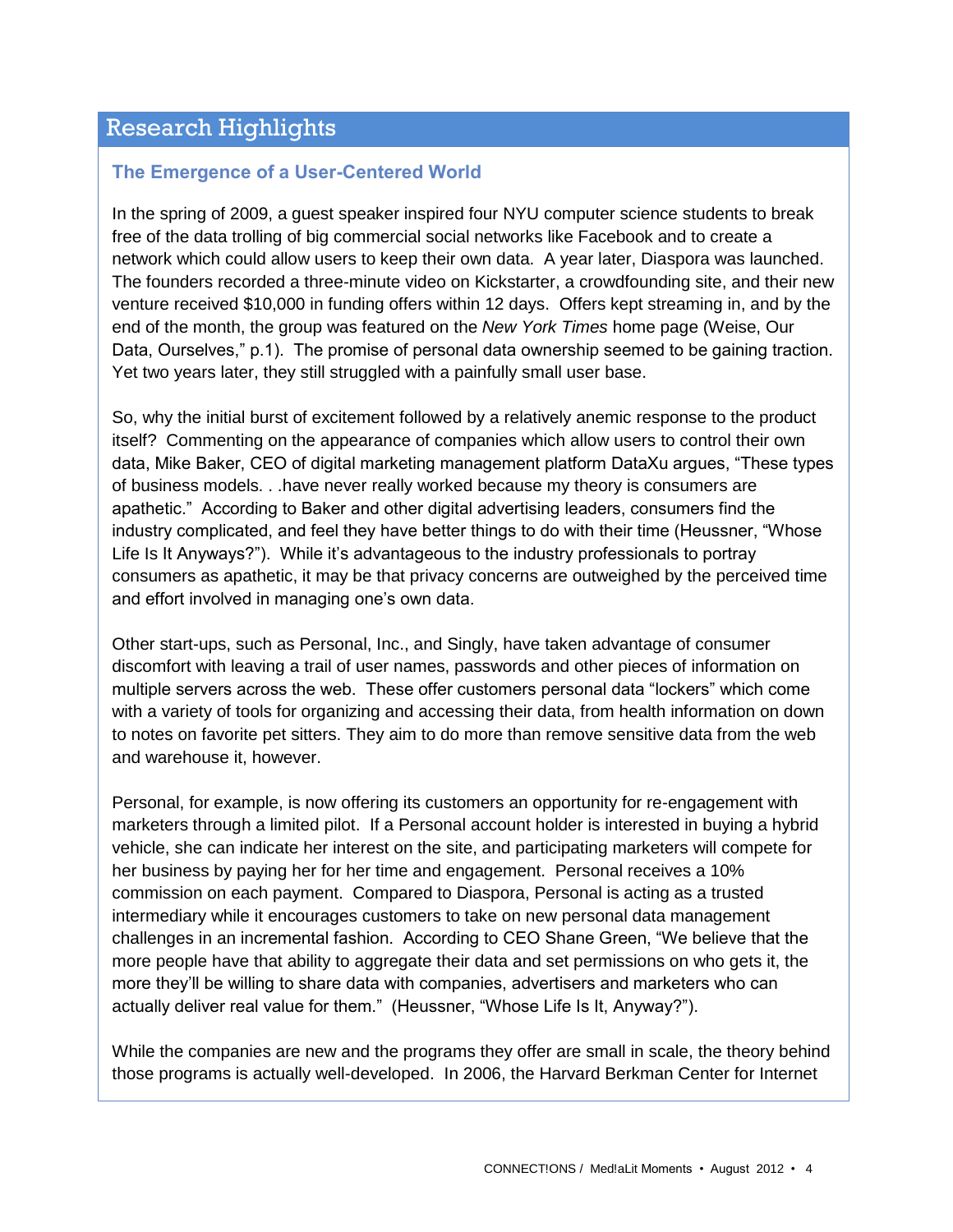and Society launched ProjectVRM. VRM stands for Vendor Relationship Management, indicating a shift from earlier models of CRM, or Customer Relationship Management. Where advertising has produced an economy based on capturing the attention of consumers, the stated intentions of customers would be the engine of Internet commerce based on VRM principles. At a 2010 meeting in Palo Alto, ProjectVRM director Doc Searls twittered something like this: "There are 15 of us at this location. We need coffee. Starbucks, are you listening?" (McKay, "It's Not Your Relationship to Manage," p.22). The cry for caffeine fell on deaf ears. In an Internet with the capacity for VRM, even an impromptu proposal like this one might be met with competing offers.

To a certain extent, a "user-centric" web is already starting to take shape. The establishment of trust between parties in online transactions is a crucial element of such a system, and a company like Personal, which acts as a trusted third party between customers and marketers, embodies the architecture of this new web on a small scale. Over the last two years, trust frameworks, such as the Kantara Initiative and the Open Identity Trust Framework, have been drafting standards for identity authentication, and awarding certificates to companies or organizations which meet their standards. With that certification, those entities become identity 'providers,' who supply individual consumers with identity 'credentials,' which they in turn can present to multiple parties. For example, the Obama Administration is currently testing a system which would enable citizens to access information from all federal agencies at which they hold accounts through a single log-in.

While this brave new world does appear promising, it will not fully take shape without the benefit of media literacy education. Individual users may have trusted third parties to rely on, and may even have experience with the workings of a personal data marketplace, but none of this can take the place of critical thinking about the way that media systems actually work. Joseph Turow, an Annenberg School for Communication professor and author of a new book on targeted advertising, *The Daily You*, argues that giving people a platform for creating direct relationships with marketers may be a step in the right direction, but only as a part of a larger movement that helps people understand how the data industry has come to define the world we live in. "It's not just trading your data and knowing your data. Where does it come from? Who is doing it? Why are they doing it? How do they make inferences about me?"

### **Putting a Price On Your Data**

In March 2010, the British Information Commissioner's Office published "The Privacy Dividend: The Business Case for Investing in Proactive Privacy Protection." The report gives a number of legal, policy and business rationales for investing in data protection, but it makes its case most effectively with the inclusion of calculation sheets and worked examples to help companies and organizations determine the costs of data maintenance and the value of their data. By far the most striking feature of the report is its chart of comparative values for personal information. The reported black market value of an identity: £60. The average UK Central Government expenditure on IT per citizen: £300. The cost to an identity fraud victim to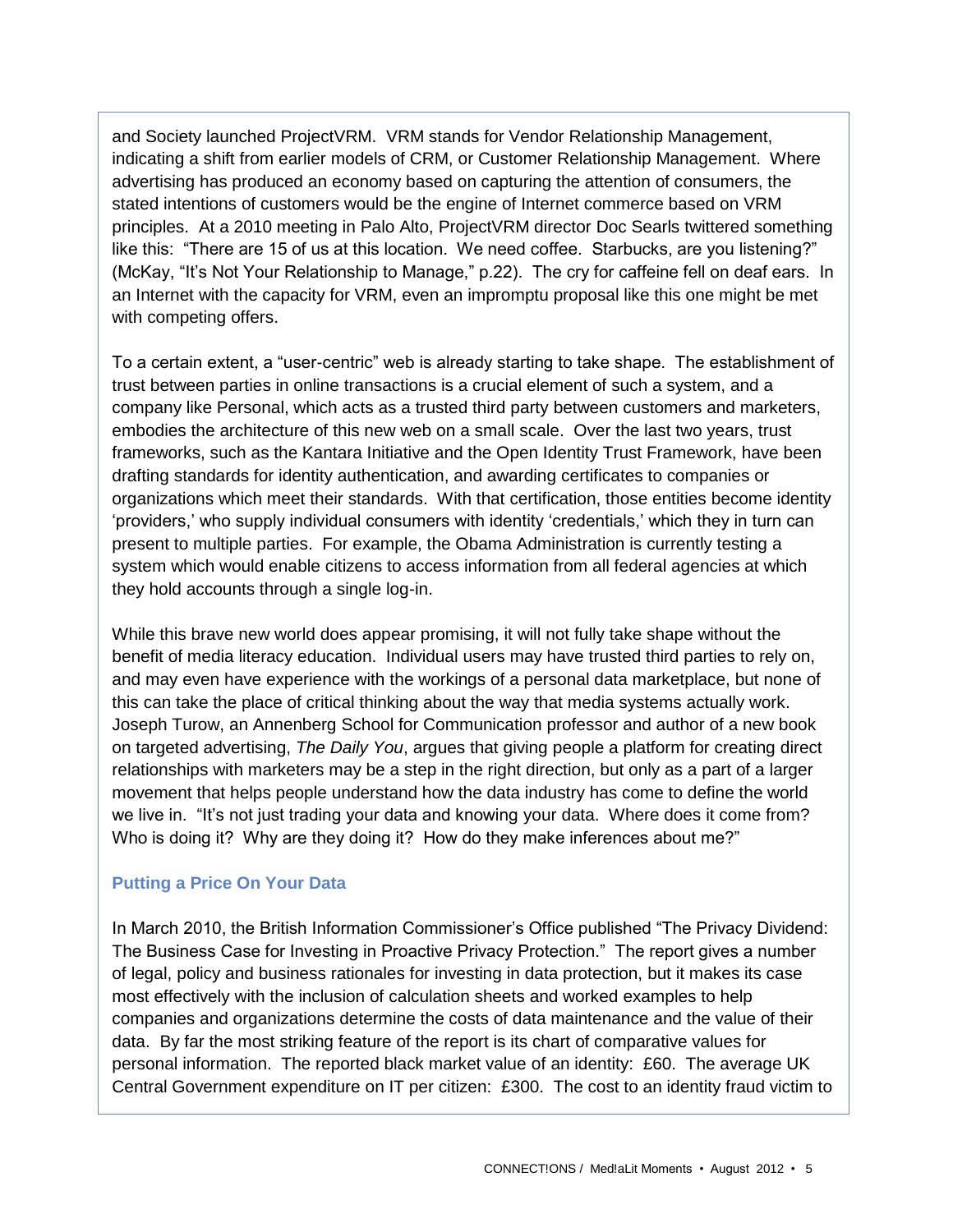correct damage and clear their name: up to £8,000. The value of a business consulting contract lost when a USB stick went missing: £1.5 million.

The URL for the PDF of this report is:

[http://www.ico.gov.uk/upload/documents/library/data\\_protection/detailed\\_specialist\\_guides/priv](http://www.ico.gov.uk/upload/documents/library/data_protection/detailed_specialist_guides/privacy_dividend.pdf) [acy\\_dividend.pdf](http://www.ico.gov.uk/upload/documents/library/data_protection/detailed_specialist_guides/privacy_dividend.pdf)

For all the ingenuity displayed in the creation of the chart, the report itself largely values data by measuring the impacts of its loss. After all, breaches of privacy remain the most common concern today. What about the value of personal data to companies which make a profit from its use, such as online data exchanges? That's harder to determine, as data exchanges and advertising networks rarely publish detailed trading information. With the advent of data services companies which offer account holders the option of trading their personal data with marketers for discounts or cash payments, the value of personal data does become a little clearer.

Allow, Ltd. is a London-based personal data services company which enables its customers to sell pieces of their personal data profile to marketers. Before Justin Basini became a cofounder of Allow, he had been in charge of brand marketing for Capital One Europe. Basini recalls that the response to Capital One's targeted mailings was about 1 in 100—vastly better than untargeted mailings, but still "massively inefficient." One could say that personal data held relatively little value to the marketing division. Basini says his strategy has been to make individuals' data scarce, so it can become more valuable when they sell it later. When Giles Sequeira, a London real estate executive and Allow account holder, completed an "intention" to get a new credit card, he received a £10 signing fee and a £5.56 payment for the sale of his data to a credit card marketer (Angwin and Steel, "Web's Hot New Commodity: Privacy").

While the value of information in a personal data marketplace is beginning to take shape, it is still an entirely novel development, and the value of personal data is still largely, if not entirely dependent on situation and context. This excerpt from a round-table dialogue among several information security professionals gives a taste of the many factors to be considered:

Paul Fisher: Maybe we should be asking, has it got worse recently? Has it become more difficult to control? Or is the risk the same as it was ten years ago, and are vendors just exaggerating the threat?

Mark Logsdon: We don't really know. How much do we know for sure is leaking out? Is it a larger risk than somebody not keying information into a database, a customer record, whatever it might be? Is it a larger risk than that?

Andrew Yeomans: Much of the risk is reputational risk, and trying to quantify how much it is worth is a significant challenge to information security professionals. It could be anything from the whole value of the company to just a few pence, or somewhere in between.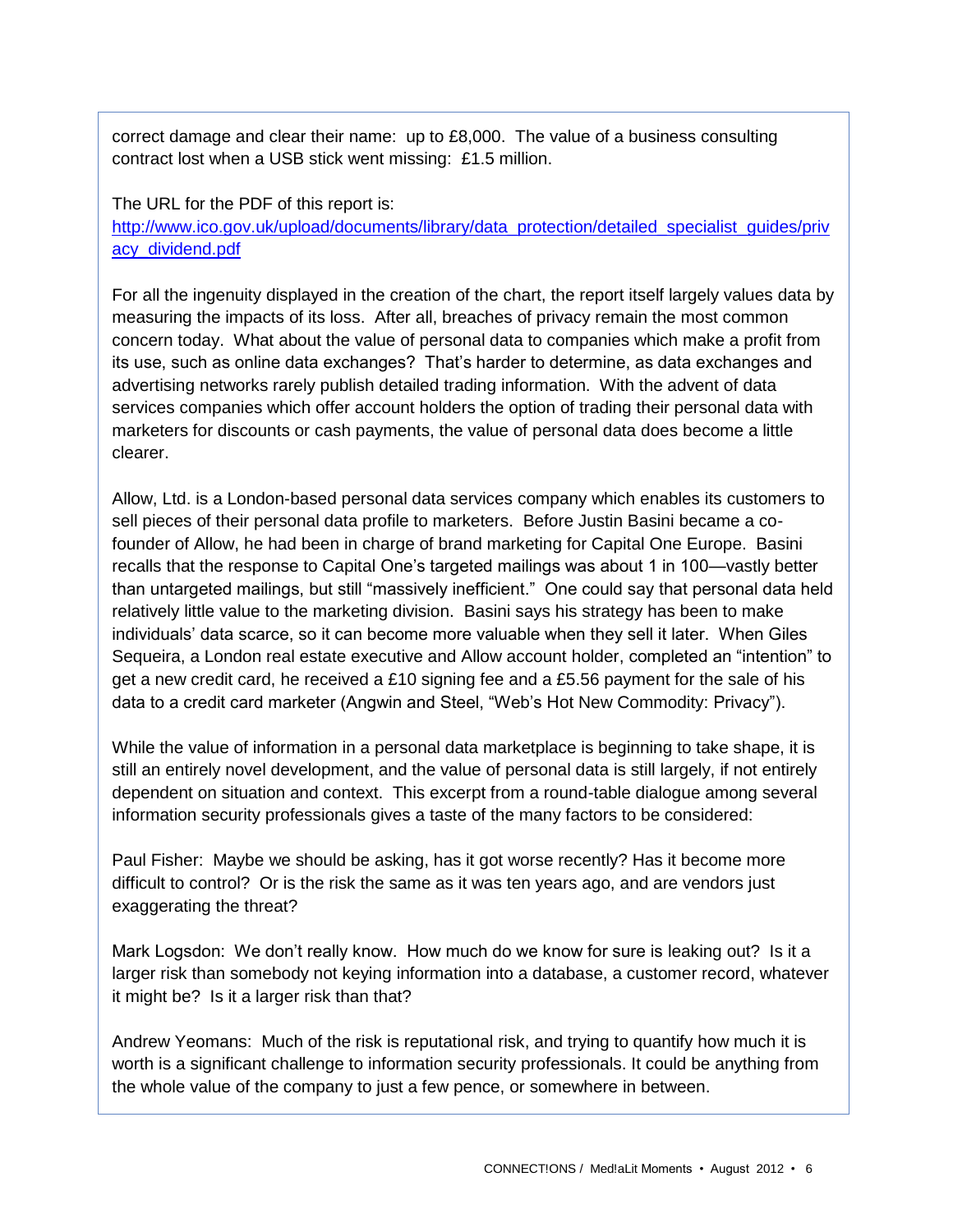Mark Logsdon: I am unclear as to where the evidence is to say that a brand has been seriously damaged as a consequence of data loss. I am not saying there is none, I am just trying to get a handle on how large a risk it actually is. ("Data: Use It or Lose It?" p.46).

A little further into the dialogue, Logsdon asks whether the group shouldn't shelve the question of monetary value and focus on the impact of loss. That is, he reaches for the same default method of valuing personal data which the authors of the Information Commission report rely on.

One might have some sympathy for the members of this group. The task of valuing personal data will weigh heavily on the shoulders of professionals who will be called to render their opinions to the heads of major banks and corporations. By the same token, it is precisely these 'big questions' about media systems which are at the heart of media literacy education. Moreover, everyday citizens will need to consider questions similar to these. For example, they might need to ask, if the data I own is much more accurate than the data the marketer already has, how much more valuable will my information be? Or, in the past, this company showed some signs that I'm a valued customer to them. What were those signs? How high should I set the premium "wall" between them and my data now?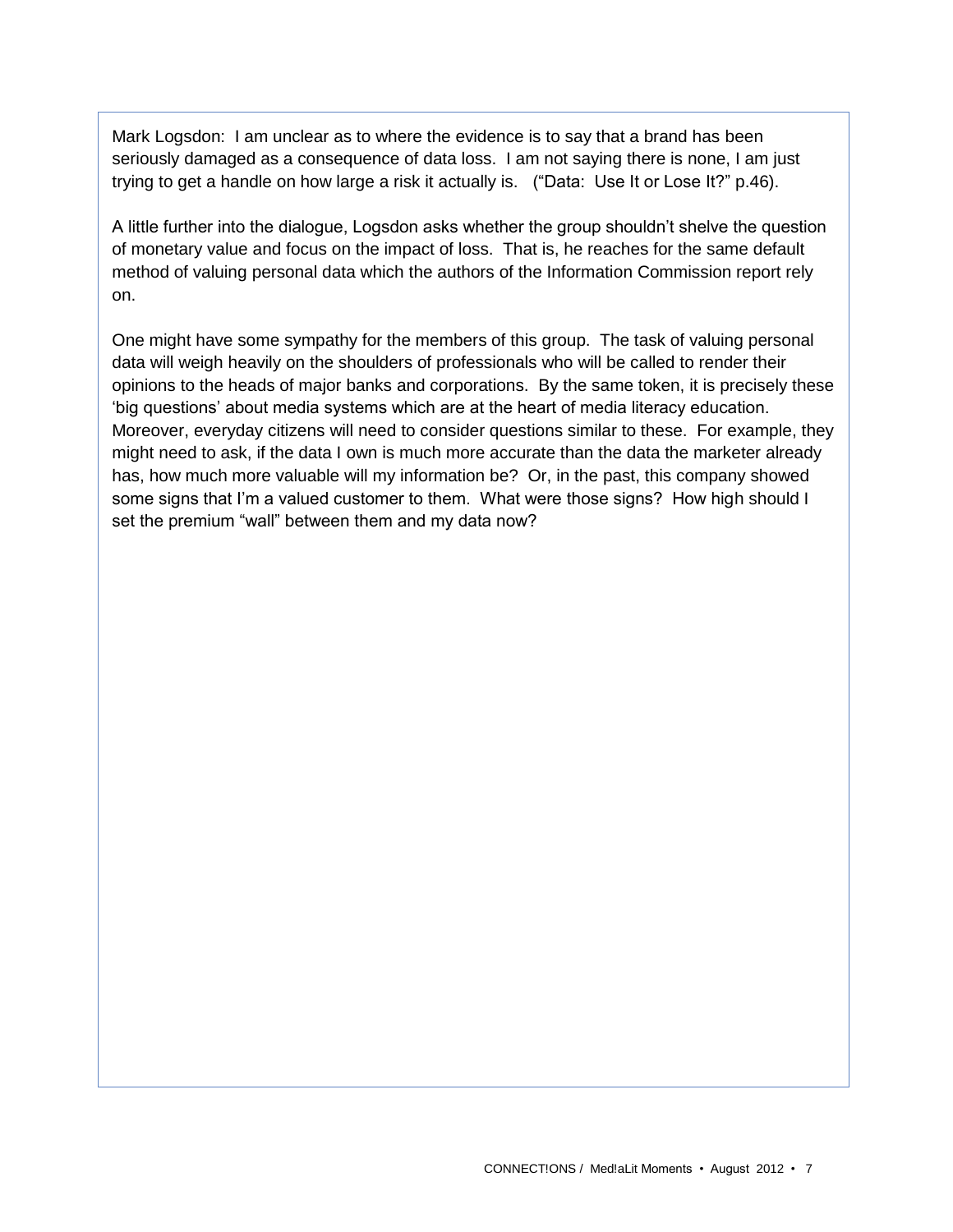# CML News



### **New Media Literacy Resource**

*Teaching Democracy: A Media Literacy Approach* embodies an educational process developed at the National Center for the Preservation of Democracy for use with middle and high school students throughout the United States. It's a model for critical media literacy, involving both media analysis and media production that aims to deepen students' ability to identify, analyze, and act upon issues in their community. Find more information at [www.medialiteracy.org](http://www.medialiteracy.org/)

### **About Us…**

The Consortium for Media Literacy addresses the role of global media through the advocacy, research and design of media literacy education for youth, educators and parents.

The Consortium focuses on K-12 grade youth and their parents and communities. The research efforts include nutrition and health education, body image/sexuality, safety and responsibility in media by consumers and creators of products. The Consortium is building a body of research, interventions and communication that demonstrate scientifically that media literacy is an effective intervention strategy in addressing critical issues for youth.

[www.consortiumformedialiteracy.org](http://www.consortiumformedialiteracy.org/)

# **CONSORTIUM** for **MEDIA LITERACY**

**Uniting for Development**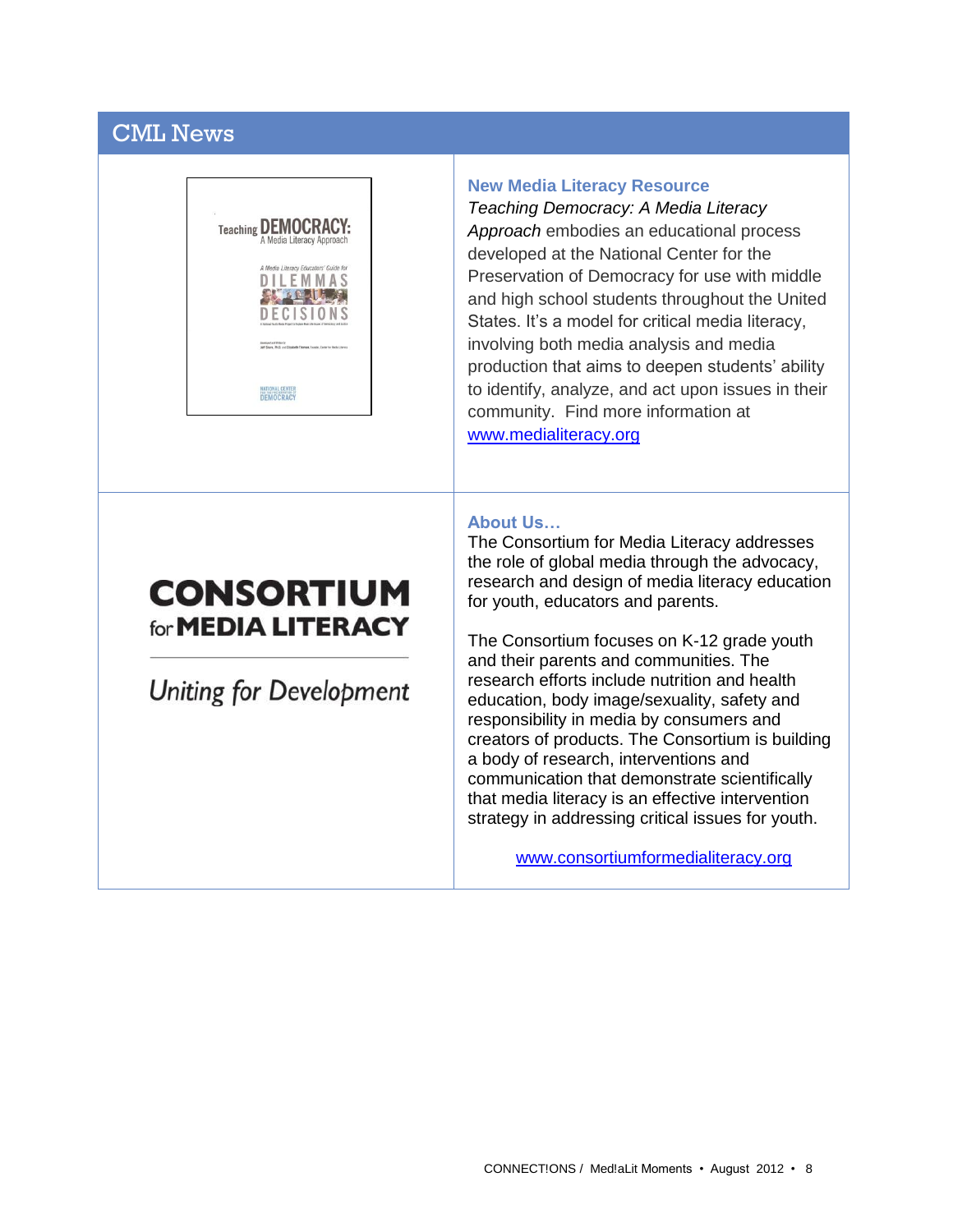# Resources for Media Literacy

**Teaching Tip:** Talk to your students about their online interactions. Do they understand how their personal information might be mined by others without their knowledge? Use the information provided in the review of Turow's *The Daily You* to get the conversation started.

## *The Daily You***: Online Advertising as a Vehicle for Social Discrimination**

In his 1995 bestseller, *Being Digital*, Nicholas Negroponte predicted that the power of digital media would give citizens an unprecedented degree of control over their media environments, and he illustrated his argument with the hypothetical example of *The Daily Me*, an online newspaper whose content could be customized by consumers to suit their own interests and needs. In his 2011 book *The Daily You: How the New Advertising Industry Is Defining Your Identity and Your Worth*, Joseph Turow, a Professor at the Annenberg School for Communications at the University of Pennsylvania, demonstrates how advertisers and marketers have made a bid to represent consumers to themselves through increasingly sophisticated packages of personalized online advertising and content.

In his first chapters, Turow offers a coherent, well-documented overview of the historical developments which led to the online advertising industry now in existence. According to Turow, the constant factor in the maturation of the industry has been the low position of web site operators (called web publishers) on the advertising "food chain." At the advent of the commercial Internet, web publishers had few sources of revenue, and they attempted to entice advertisers by offering the information stored in the cookies of web site visitors. Maybe advertisers could use the information to target ads to these users, and even measure the impact of their advertising. Advertisers remained skeptical and paid low prices to publishers, but kept the data. Undeterred, web publishers hired analytics firms to make inferences about visitors based on their web surfing habits, and paid data providers to locate additional personal data on- and off-line.

In the same time frame, advertisers realized that they could expand their access to user cookies if they partnered with many of the sites that users were visiting. They could, in fact, track the actions of users all across the web. But not only did advertisers keep paying just a few dollars to web publishers for every thousand advertising 'impressions' served, they formed their own online advertising networks. Using the data offered up by participating websites, advertising networks gave marketers the ability to target users who fit particular profiles with specific ads. With advertisers firmly in control of most of these networks, web publishers today earn as little as 50¢ to \$1 for every thousand ads served.

According to Turow, the goals of advertisers have evolved to the point that they are most interested in reaching people with particular characteristics wherever they show up on the web, and care far less about the content which attracts visitors to a particular site. Turow documents some key consequences of this trend. Capitalizing on their ascendant status in the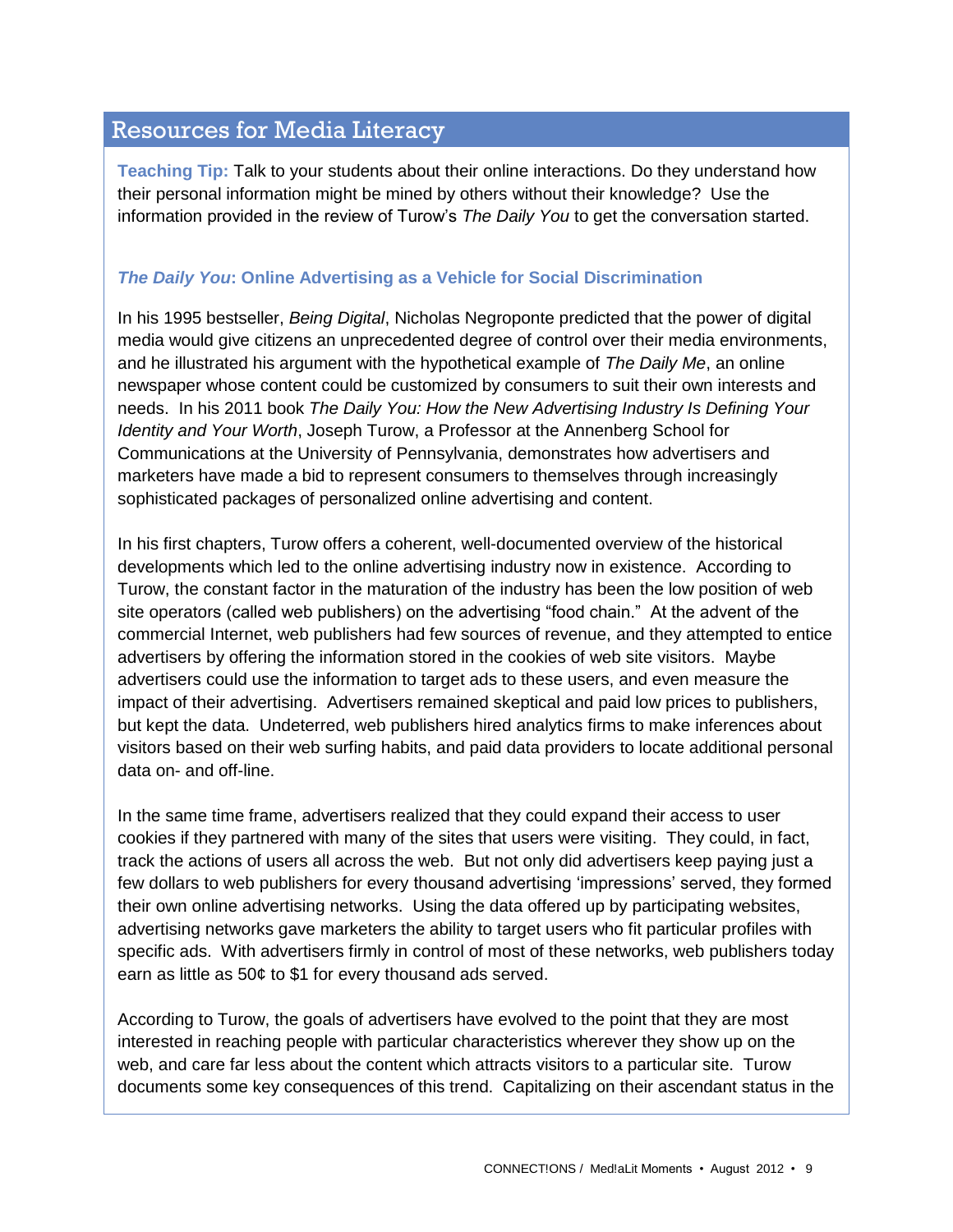commercial Internet, advertising agencies have been pressuring web publishers to blur the distinction between editorial and advertising content. Online news or magazine publishers may mention a specific product in a story without revealing that a publicist contributed to the piece or drafted it in its entirety. All across the web, "content farms" such as Demand Media employ thousands of freelance writers to churn out lifestyle or soft news content. These stories are packaged with advertisements and delivered to web publishers, who distribute them to individual users who fit the advertiser's target profile.

In addition, Turow details the process by which online advertisers and data providers use personal data to define the worth of consumers. When an advertiser or manufacturer is able to identify customers, whether through website registration, sweepstakes sign-up, or similar activities, it can take that information to a company which specializes in "customer data integration" services and receive several dozen pages of data codes on customers, including name, address, age, gender, marital status, race, ethnicity, and income. The purpose of a consultation with one of these companies is not only to target the lifestyles and buying intentions of customers, but also to identify customers who are decidedly not worth targeting. At a shareholder meeting for Acxiom, one of the largest CDI purveyors, an executive asked, "Should I continue to target people who are in fact going to default on their loans? Or, take, for example, a telecom industry where they're constantly flipping cell phones. . . .is that the customer I really want to target?" (quoted p. 96). When named customers are caged in different reputation "silos," some are singled out as targets, while others may be labeled "waste."

In his concluding chapter, Turow deftly summarizes the stakes for consumers: "Whether one approves or disapproves, social discrimination via reputation silos may well mean having sectors of your life labeled by companies you don't know, for reasons you don't understand, and with data that you did not grant permission to use" (p.192). He also takes advertisers to task for self-regulation initiatives which are disingenuous at best, pointing to web site privacy policies which consistently employ dense, legalistic language to intentionally obscure the relationships between publishers and their advertising partners. How can consumers make informed choices when such policies are the industry norm?

And Turow's recommendations? Among them is, "Teach our children well—early and often." In addition to his explicit call for media literacy education, he makes a recommendation which may appear idiosyncratic at first glance: consumers should have the option of being served ads tailored to other categories of people, along with descriptions of the target categories. With this option, however, they gain the opportunity to engage in critical reflection and discussion on the social implications of targeting schemes.

**The Daily You is available from Yale University Press, [www.yalebooks.com](http://www.yalebooks.com/)**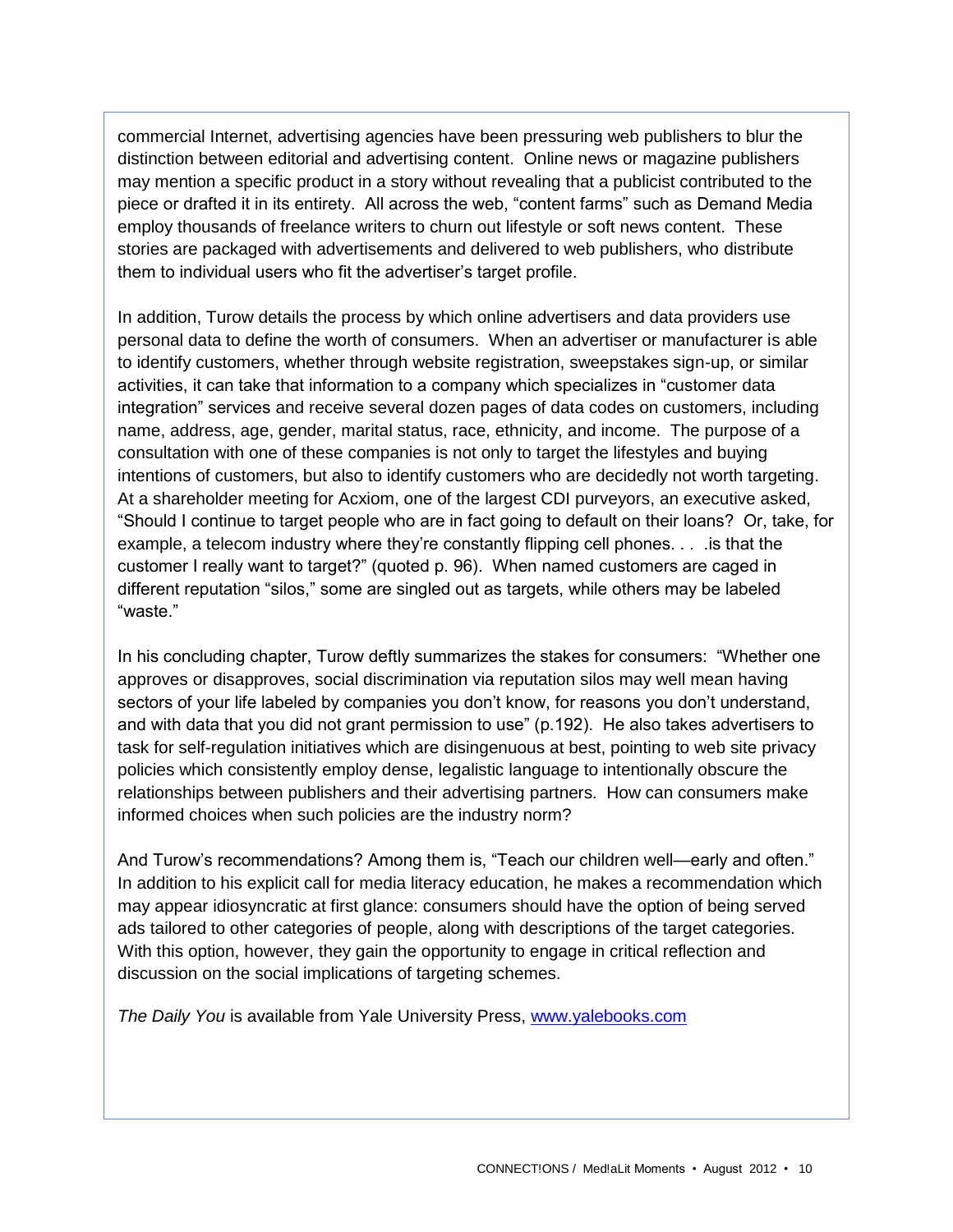#### **References Cited in This Issue**

- Angwin, Julia, and Emily Steel. "Web's Hot New Commodity: Privacy." *Wall Street Journal* 27 Feb. 2011: no pag. Web. Accessed 24 July 2012.
- "Data: Use It or Lose It?" *SC Magazine: For IT Security Professionals* Sep./Oct. 2010: 46-49. Print.

Heussner, Ki Mae. "Whose Life Is It, Anyway?" *Adweek* 16 Jan. 2012: 22-25. Print. McKay, Lauren. "It's Not Your Relationship to Manage." *CRM Magazine* 14.5 (May 2010): 18-23: Print.

United Kingdom. Information Commissioner's Office. "The Privacy Dividend: The Business Case for Investing in Proactive Privacy Protection. March 2010. Web. Accessed 1 Aug. 2012.

United States. Federal Trade Comisssion. "Online and Overexposed: Consumer Privacy, the FTC, and the Rise of the Cyberazzi." 11 Oct. 2011. Remarks of FTC Chairman Jon Leibowitz before the National Press Club. Web. Accessed 25 July 2012.

Weise, Karen. "Our Data, Ourselves." *Bloomberg Businessweek* 14 May 2012: 72-77. Print.

World Economic Forum. "Personal Data: The Emergence of a New Asset Class." Jan. 2011. Web. Accessed 15 July 2012.

Recommended Sources:

Brustein, Joshua. "Start-Ups Seek to Help Users Put a Price on Their Personal Data." *New York Times* 12 Feb. 2011: no pag. Web. Accessed 26 July 2012.

Cavoukian, Ann. "Assets Beyond the Meter—Who Should Own Them?" *Electric Light & Power* 88.5 (Sep./Oct. 2010): 55-85. Print.

Article focuses on issues of privacy and ownership with regard to energy consumption data from household "smart meters."

Connolly, P.J. "Identity Takes on a New Meaning." *eWeek* 28.2 (Jan. 2011): 17-19. Print. While Facebook is usually portrayed as a ruthless data collector, portions of this article argue that Facebook can act as a trusted identity provider for smaller online businesses such as Etsy.

Creamer, Matthew. "Despite Digital Privacy Uproar, Consumers Are Not Opting Out." *Advertising Age*. 82.22: (May 2011): 4. Print.

Delo, Cotton. "Here's My Personal Data, Marketers. What Do I Get For It?" *Advertising Age* 82.42 (Nov. 2011): 1+. Print.

"The FTC Consumer Privacy Framework and Next Steps." *Financial Executive* 28.4 (May 2012): 77-79. Print.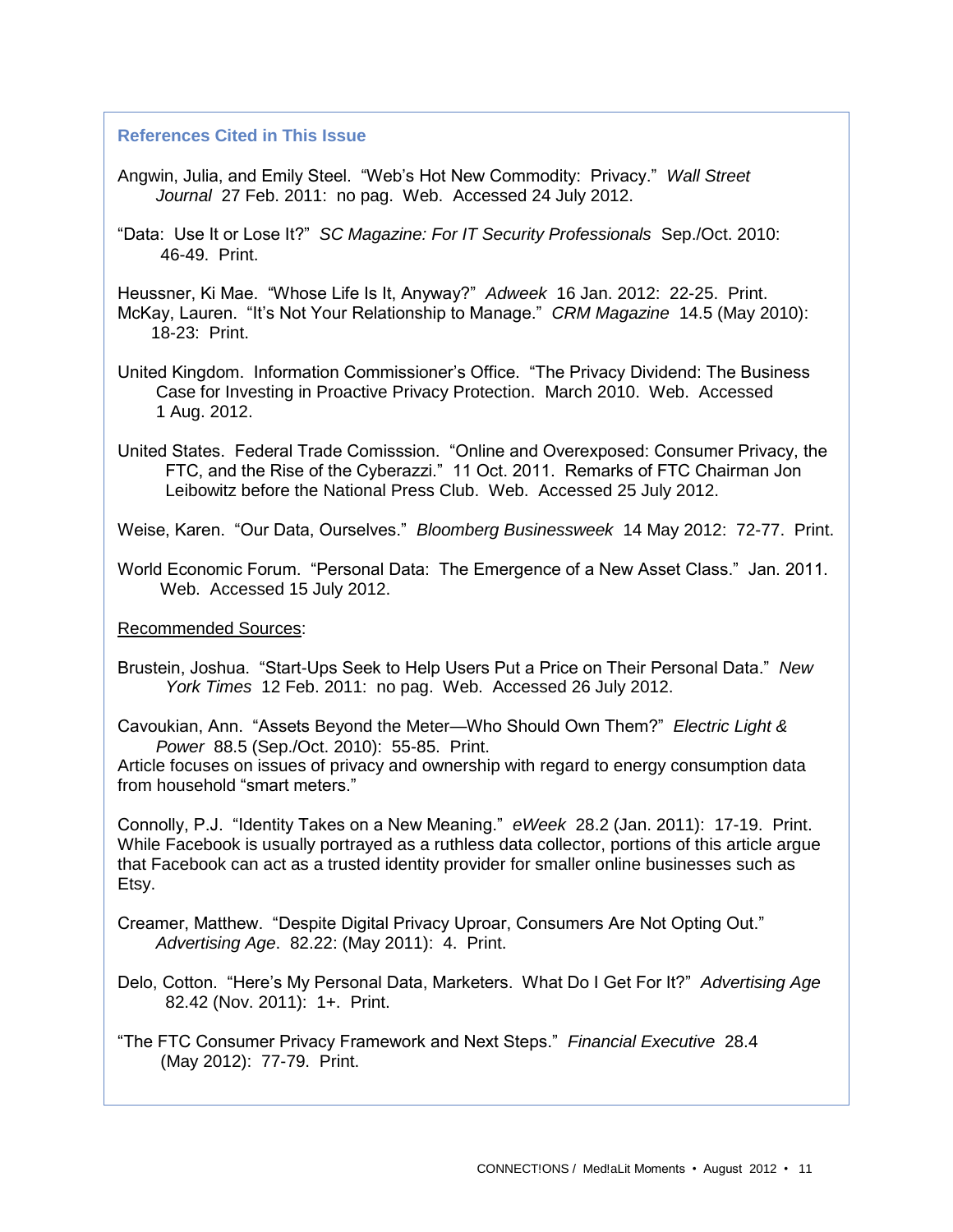Giles, Jim. "The Oracle of Facebook." *The New Scientist*. 214.2862 (Apr. 2012): 40-43. Print. The author explores how social networks can find and infer more data than users might care to reveal.

Learmonth, Michael. "Microsoft Explorer's Default Do-Not-Track Setting Mobilizes Industry's Top Execs." *Advertising Age* 83.25 (June 2012): 2-3. Print.

Lee, Edmund. "Will Ad Industry's Opt-Out Program Entice Consumers?" *Advertising Age* 81.36 (Oct. 2010): 2-3. Print.

Matlack, Carol. "Who Do You Trust More? Facebook, or a Bank?" *Bloomberg Businessweek* 16 Jan. 2012: 26-27.

Article focuses on the non-profit Society for Worldwide Interbank Financial Telecommunication (SWIFT) and their plan to create a digital asset program which can be controlled by individuals. SWIFT also aims to give Internet users the option of sharing personal data.

Murphy, David. "This Time It's Personal." *Marketing*. 13 April 2011: 29-31. Print. A portion of the article reports on Mydex, a UK non-profit which is developing a personal data locker service. Experian, one of the largest data providers in the world, is an investor in the project.

Reppel, Alexander E., and Isabelle Szmigin. "Consumer-Managed Profiling: A Contemporary Interpretation of Privacy in Buyer-Seller Interactions." *Journal of Marketing Management* 26.3-4 (2010): 321-342.

Using surveys and interviews to elicit opinions on a hypothetical consumer-managed personal data service, the authors explore consumer confidence in such services. The discussion of results offers important insights on consumers' needs for media literacy education.

Sternstein, Aliya. "Trust But Verify." *Government Executive*. 43.14 (Dec.2011): 32-37. Print.

This article conducts a thought-provoking analysis of the Obama Administration's "National Trusted Identities in Cyberspace" initiative, in particular the Administration's attempts to link commercial data providers with federal agencies in hopes of offering individuals a single log-in for all agencies in which they hold accounts.

United States. Congress. House. Committee on Energy and Commerce. "Consumer Attitudes On Privacy." Statement of Alessandro Acquisti, Associate Professor, Information

 Systems and Public Policy, Carnegie Mellon University. 13 Oct. 2011: no pag. Web. Accessed 4 Aug. 2012.

Though a little dry at times, Acquisti's testimony authoritatively contradicts the advertising industry's general argument that consumers are impulsively trading their personal data for token rewards, or are making informed, rational trade-offs between their desire for privacy and the benefits of revealing personal data. Privacy policies and the time and opportunity costs associated with reading and attempting to comprehend them are often the most important issues to consider.

United States. White House. "National Strategy for Trusted Identities in Cyberspace: Enhancing Online Choice, Efficiency, Security, and Privacy." April 2011. Web. Accessed 1 Aug. 2012.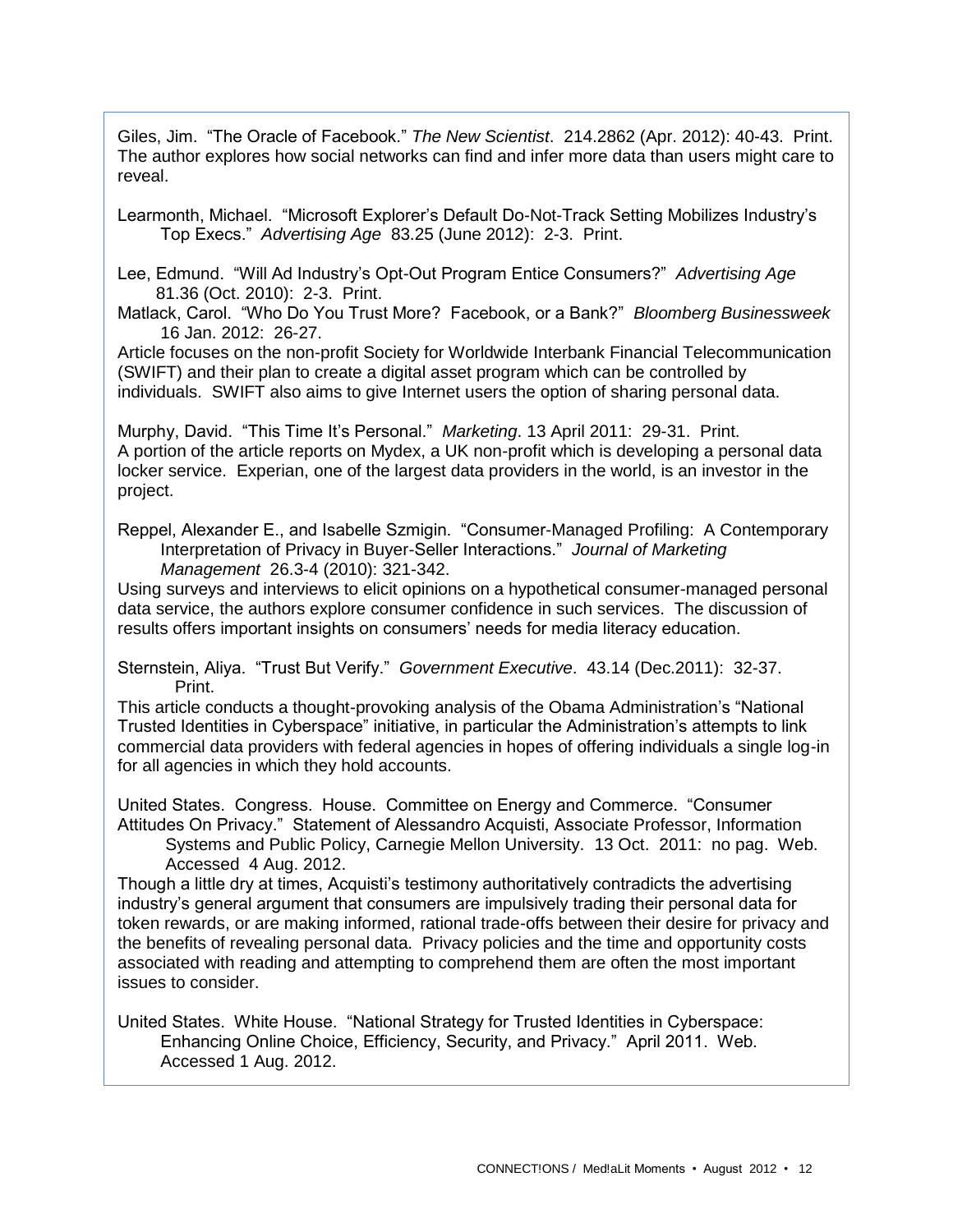# Med!aLit Moments

## **Lights, Story, Action!**

The classic opening for a detective story features the voice of the detective in charge of the case. Why? It's one tried-and-true method for grabbing the attention of the audience. As the detective explains why the details of the case were so mysterious, the audience takes his point of view, and in one sense, begins to unravel the case alongside the detective himself. Now imagine the potential for engagement when audience members are participating as players in a video game. In this MediaLit Moment, your students will have the chance to enjoy taking the role of 'private eye' while they explore the dynamics of video game narration.

### **Have students explain why a game trailer would use a first-person narrative to introduce the game.**

**AHA!:** I feel like I'm the private eye!

**Key Question #2**: What creative techniques are used to attract my attention? **Core Concept #2:** Media messages are constructed using a creative language with its own rules.

**Key Question #1:** Who created this message? **Core Concept #1:** All media messages are constructed.

**Grade Level:** 5-8

**Materials:** Computer with high speed internet connection, data projector, and screen; game trailer for Puzzle Agent 2, accessible at: <https://www.telltalegames.com/puzzleagent2> ; additional trailer or clip in a similar genre which is not narrated from a first-person point of view.

**Activity:** Play the game trailer for students at least twice. Ask them what they thought was interesting about the trailer. Draw their attention to Key Question #2. Also ask students if any of them are familiar with the game. What's the story line? What's involved in game play?

{This is a mystery story with some fantasy elements. The foreman of the local eraser factory in Scoggins, Minnesota has disappeared. Nelson Tethers, FBI Puzzle Research Agent, had been assigned to this case until the bureau closed the investigation. He's come back to Scoggins on his own time. The whole town seems to be obsessed with puzzles, and game players follow in Tethers' footsteps while they solve a variety of math and logic puzzles. When Tethers takes his investigation to the woods, he encounters a mysterious band of gnomes. As it turns out, they've been whispering puzzles to the townspeople for some time.}

We suggest that you also screen a clip or trailer from a television show in a similar genre, perhaps *Once Upon a Time.* Find a clip that is not narrated from a first-person point of view,